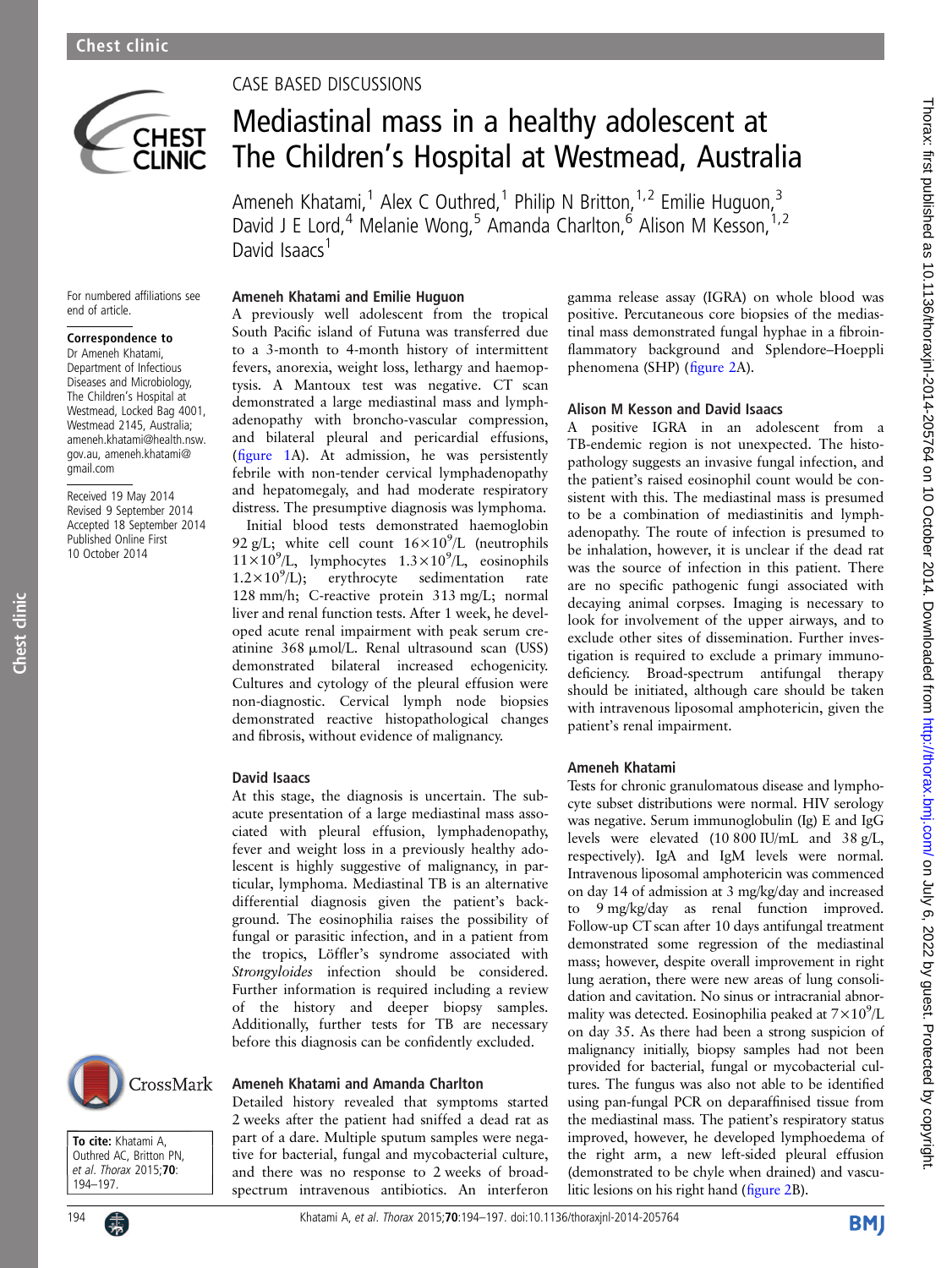<span id="page-1-0"></span>

Figure 1 Radiology investigations of patient with disseminated conidiobolomycosis. (A) CT scan on admission performed in prone due to respiratory distress demonstrating amorphous soft tissue mass filling the mediastinum and aortopulmonary window with compression of the right main bronchus (dotted arrow) and obstruction of the superior vena cava leading to accessory venous pathways filled with high-density contrast (solid arrow), bilateral pleural thickening and fluid (greater on the right) and irregular opacities in the right lung probably representing atelectasis. (B) CT scan after 3 weeks of antifungal treatment demonstrating several small, hypodense lesions throughout the liver (black arrows), multiple large wedge-shaped hypodense areas representing areas of infarction in the spleen and both kidneys and bilateral pleural effusions (greater on the left). (C) Positron emission tomography (PET) scan after 5 weeks highdose intravenous liposomal amphotericin demonstrating multiple foci of increased metabolic activity in the mediastinum, abdomen and soft tissues including in the right hand, bone involvement in the left 7th rib, a large left pleural effusion and non-uniform uptake in the cardiac muscle. (D) Follow-up PET scan after further 6 weeks intravenous liposomal amphotericin with addition of voriconazole and oral terbinafine, and 3 weeks of intravenous and oral prednisolone demonstrating significant clearance of infective foci.

#### Melanie Wong and Philip N Britton

The significantly raised IgE level is consistent with an invasive fungal infection, and the high serum IgG is consistent with immune activation. The paradoxical improvement in renal function following commencement of liposomal amphotericin may indicate direct fungal infection of the kidneys. Furthermore, the vasculitic lesions in the patient's hand raise the concern of endovascular infection. Scedosporium species are



Figure 2 Clinical, microbiology and histopathology images of patient with disseminated conidiobolomycosis. (A) Core biopsy of mediastinal mass showing branching fungal hyphae in the centre of Splendore–Hoeppli phenomenon. Methenamine sliver stain, bar is 10  $\mu$ m. A short segment of hollow, fungal hypha (diameter 7.5  $\mu$ m) is seen at the centre. (B) Tender violaceous lesions on the patient's right hand raised the possibility of endovascular infection. (C) Lactophenol Cotton Blue preparation of Conidiobolus incongruus cultured from a liver biopsy demonstrating spherical conidia with papillae.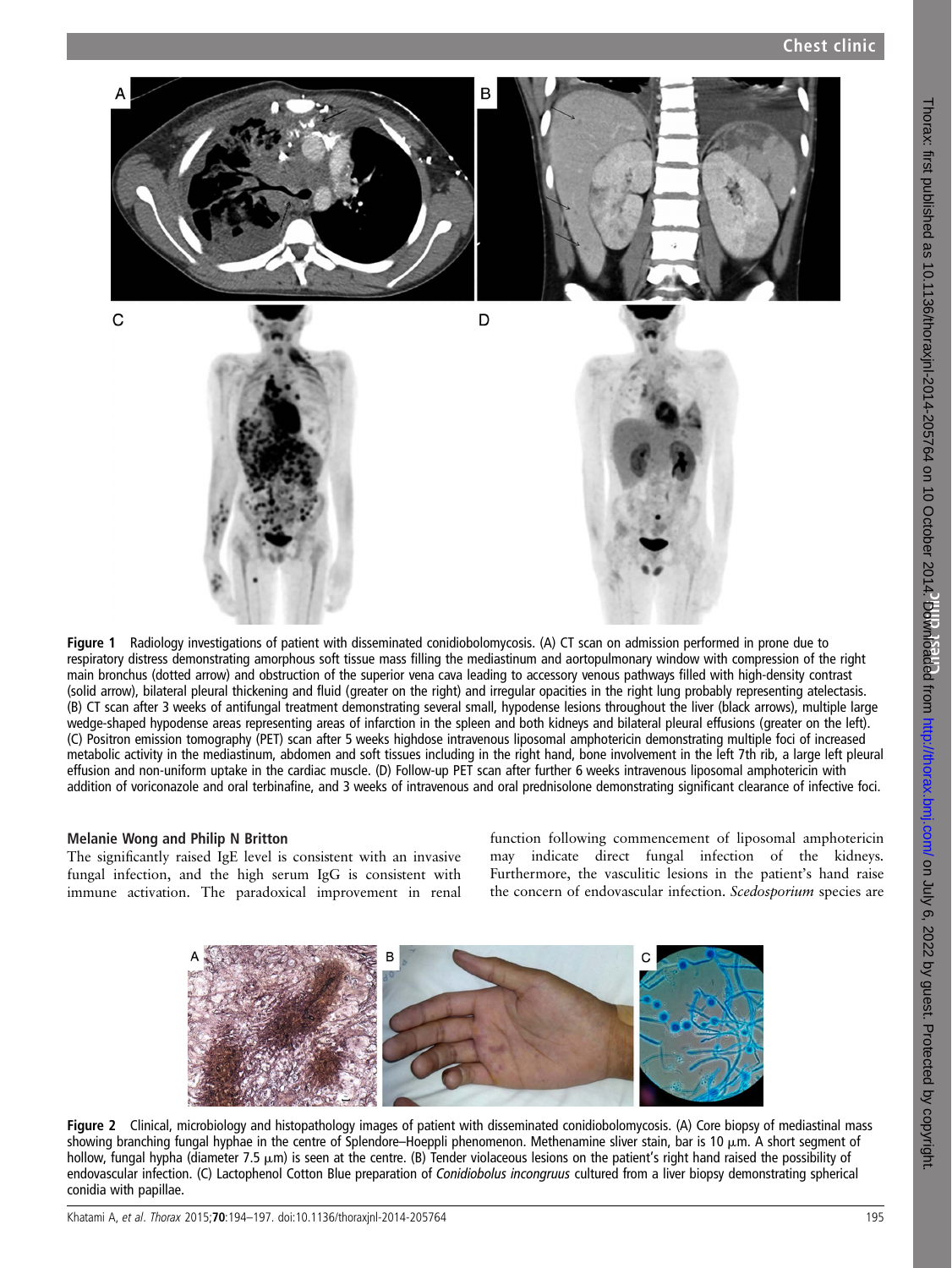not covered by liposomal amphotericin and should be considered in cases of presumed angio-invasive fungal infection. Alternatively, these new lesions may be caused by a secondary bacterial infection or inflammatory vasculitis in the context of a profound systemic inflammatory response. Finally, all histopathology samples demonstrated extensive fibrosis which could have disrupted lymphatic drainage, causing the lymphoedema and chylothorax.

#### Ameneh Khatami

A transoesophageal echocardiogram showed no evidence of endocarditis or fungal invasion of the great vessels. Intravenous voriconazole was added, and intravenous antibiotics recommenced until multiple blood cultures returned negative. During the second month of admission, the patient developed severe epigastric pain, nausea and vomiting with ongoing high fever. Total parenteral nutrition (TPN) was started after 10 kg weight loss since admission. The dose of liposomal amphotericin was reduced to 6 mg/kg due to refractory hypokalaemia. Abdominal CT scan demonstrated numerous small, hypoechoic hepatic lesions (largest 12×7×5 mm) and large hypodense defects in the spleen and kidneys (fi[gure 1](#page-1-0)B).

#### David Isaacs and Melanie Wong

The abdominal lesions noted on CT scan may be areas of infarction due to septic emboli or may be areas of abscess formation. Six weeks of high-dose liposomal amphotericin reduced the mediastinal mass and lymphadenopathy, without significant improvement in inflammatory markers, elevated IgE, eosinophilia or fever. Furthermore, inflammatory histopathological changes are disproportionate to scant fungal hyphae seen. It is likely that overwhelming systemic inflammation is contributing to the patient's ongoing symptoms. Adjunctive corticosteroids are effective in limiting organ damage resulting from intense inflammation associated with some pathogens, for example, tuberculous or Haemophilus influenzae type b meningitis or Pneumocystis *jirovecii* pneumonia,<sup>[1](#page-3-0)</sup> and should be considered for this patient. Corticosteroids have also been used in patients with granulomatous mediastinitis caused by Histoplasma capsulatum, where active inflammation of mediastinal lymph nodes can cause airway obstruction<sup>[2](#page-3-0)</sup>; as well as an adjunct to antifungal therapy in treating refractory infections with invasive filamentous fungi and Streptomyces species in patients with chronic granulomatous disease.<sup>[3](#page-3-0)</sup>

#### Ameneh Khatami and Amanda Charlton

Pulsed intravenous methylprednisolone was started on day 44 of admission, 2 mg/kg intravenous daily weaning over 3 weeks. This was associated with rapid defervescence, improved appetite and weight gain. Positron emission tomography (PET) scan revealed multiple foci of increased metabolic activity in the mediastinum, abdomen and soft tissues (fi[gure 1C](#page-1-0)). Percutaneous biopsy of a liver lesion demonstrated damaged hepatocytes, fibrinous replacement and neutrophilic infiltrate with scant fungal hyphae. Conidiobolus incongruus was cultured from the liver biopsy (fi[gure 2C](#page-1-0)), identified by sequencing the D1/D2 regions of the 28S ribosome subunit which demonstrated 98% homology to strain AF113547.

#### Alex C Outhred

Conidiobolus species are fungi of the order Entomophthorales, closely related to Basidiobolus spp.<sup>[4](#page-3-0)</sup> Human Conidiobolus infection was first reported in  $1965$ .<sup>5</sup> Almost all reported cases are from tropical or subtropical regions. Fungal inoculation occurs

from minimal skin or mucosal trauma. There is no known association between contact with decaying animal corpses and Conidiobolus infection in humans. There is no consensus on optimal treatment. In vitro testing suggests Conidiobolus spp are highly resistant to most antifungal agents<sup>6</sup><sup>7</sup>; however, susceptibility testing has not been validated.

#### Alex C Outhred and David J E Lord

In vitro susceptibility testing of our Conidiobolus isolate at 3 laboratories gave discrepant results. The pattern reported by one was consistent with previous reports and suggested probable susceptibility to terbinafine, intermediate susceptibility to amphotericin and resistance to voriconazole (minimum inhibitory concentrations: amphotericin B=2 mg/L, anidulafungin=2 mg/L, micafungin >8 mg/L, caspofungin >8 mg/L, 5-fluorocytosine=32 mg/L, posaconazole=2 mg/L, voriconazole >8 mg/L, itraconazole >16 mg/L, fluconazole >256 mg/L, zone of inhibition around a terbinafine disc 30–40 mm). Therapeutic serum voriconazole levels were not achieved with up to 800 mg/day intravenous voriconazole. Treatment was switched to oral voriconazole, with omeprazole used to 'boost' serum levels and oral terbinafine was added.

Vomiting, abdominal pain and weight loss recurred as steroids and TPN were weaned. Angiography, performed because of two new focal liver lesions on USS, showed them to be aneurysms in the posterior right and left hepatic arteries and also demonstrated aneurysms in the gastro-duodenal and right hepatic arteries, although none outside the coeliac trunk. The cerebral vessels and coronary arteries were unaffected.

### David Isaacs and Philip N Britton

The vascular complications in this patient are striking and include: arterial aneurysms, splenic and renal infarcts and peripheral vasculitic lesions. These may have resulted from fungal invasion of vessels with secondary septic emboli. Alternatively, they may have been due to an inflammatory vasculitis. The initial rapid renal impairment associated with parenchymal changes on renal USS and improvement in renal function with initiation of antifungal treatment suggest some direct fungal invasion.

#### Ameneh Khatami and David J E Lord

The three largest aneurysms were embolised, following which the patient's gastrointestinal symptoms slowly resolved. Persistent and marked hypertension required regular antihypertensives. A 6-week follow-up PET scan demonstrated dramatic clearance of hypermetabolic foci (fi[gure 1D](#page-1-0)). Intravenous liposomal amphotericin was ceased after 13 weeks, when therapeutic levels of voriconazole were achieved. After 4 months inpatient treatment, the patient was discharged on oral terbinafine, voriconazole and amlodipine for a further 3 months. Two months following completion of treatment, he was well, asymptomatic and normotensive.

#### David Isaacs, Amanda Charlton and Melanie Wong

Entomophthorales are saprophytes found in tropical rain forests, soil, rotting vegetation and the gastrointestinal tract of insectivorous animals.<sup>[8](#page-3-0)</sup> Entomophthoromycota typically cause chronic cutaneous and subcutaneous granulomatous infections in immunocompetent individuals, whereas disseminated, angio-invasive Zygomycetes and Mucorales infections typically occur in immunocompromised hosts.<sup>[9](#page-3-0)</sup> Conidiobolus coronatus typically presents as a slowly progressive and disfiguring rhinofacial disease.<sup>9</sup> Systemic conidiobolomycosis has previously been

Chest clinic

Chest clinic